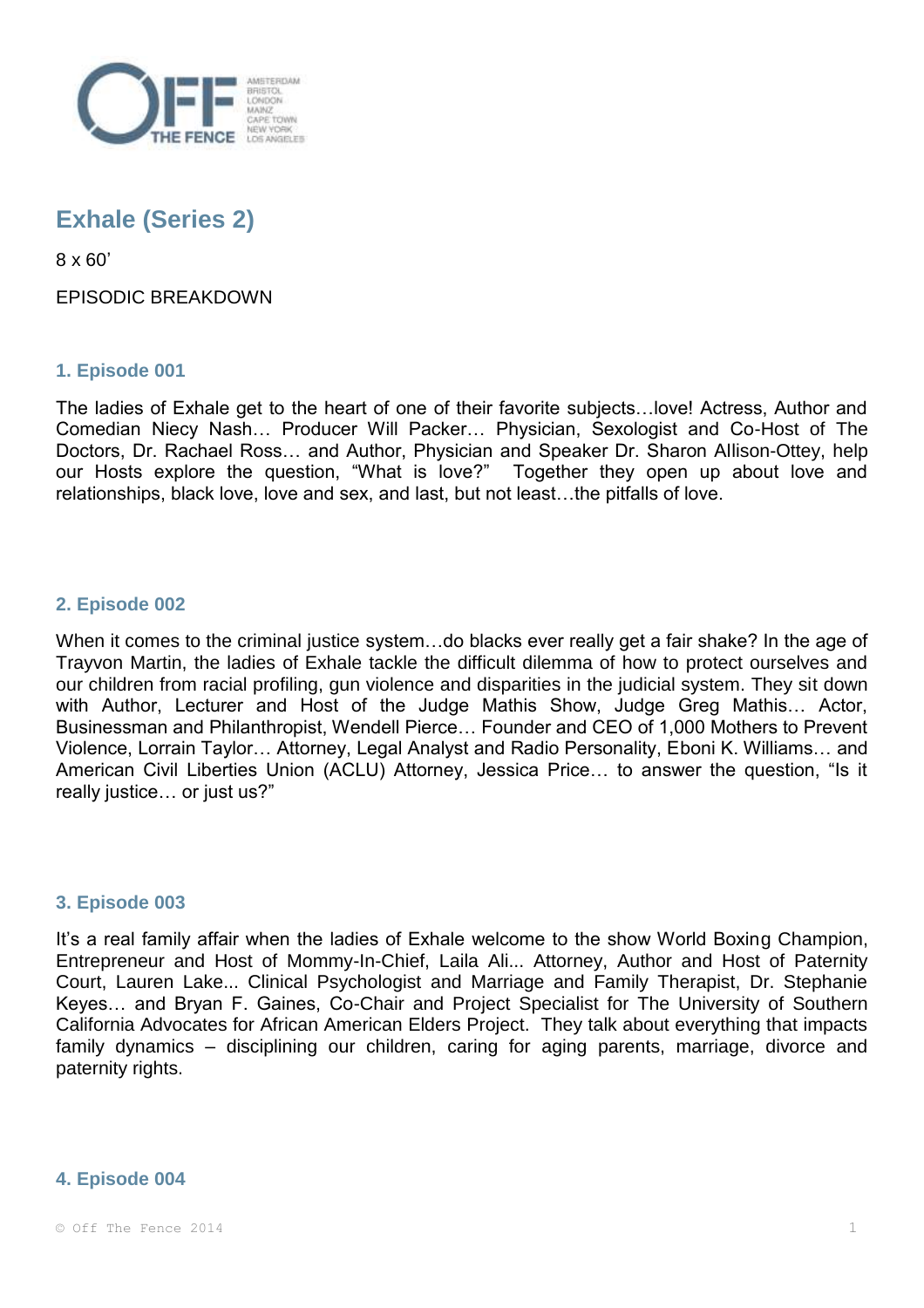The ladies of Exhale are exploring one of the most difficult, but important topics in the black community, today – mental health. Joining in the conversation are Actress and Singer, Jenifer Lewis… former NFL Running Back and Heisman Trophy Winner, Ricky Williams… Dionne Monsanto, CEO and Founder of The Siwe Project… and Sociologist and Mental Health Expert, Dr. Karen Lincoln. They share their personal stories about battling mental illness, getting healthy, and the importance of bringing attention to this subject that has been hidden for far too long.

#### **5. Episode 005**

In this episode of Exhale, the ladies get to the core of what being a woman is all about – that's right, they're exploring black feminism. And helping us to understand what feminism really means…and how it's changed, are Actress, Writer, Producer and Advocate for teen girls, Tracee Ellis Ross… Law Professor and Feminism and Race Studies Scholar, Kimberle Crenshaw… Blogger, Love and Sex Columnist and Social Worker, Feminista Jones… and Creator of the Brianna's Neighborhood cartoon series and Founder of the Brianna's Neighborhood Dare to Dream Foundation, Sahar Simmons. they talk about gender equality, the black feminist movement, sex positive feminism and the importance of teaching black girls how to love and respect themselves.

### **6. Episode 006**

The ladies of Exhale sit down with Actress Nicole Ari Parker and her husband Actor Boris Kodjoe, Founders of Sophie's Voice Foundation… Boyz II Men Singer Shawn Stockman and his wife Sharonda, Founders of Micah's Voice… Attorney, Author and President and Co-Founder of the Special Needs Network, Areva Martin… Actress and Anti-Bullying Advocate, Shari Headley… and Neonatologist and Pediatrician, Dr. Valencia Walker… to talk about protecting the future of the black community – our children. They share their personal perspectives, as well as important information about the myths and realities of raising a healthy child – including facts about nutrition, sex education, bullying and caring for a child with special needs.

### **7. Episode 007**

In this episode, the ladies are getting schooled on some of the biggest issues in education – including how to close the black student achievement gap, school reform, the relevancy of HBCU's, and answering the question "Is college still worth the price of admission?" Joining them for some important lessons on these subjects and more, are Actress, Entertainer, Hip Hop Pioneer and Founder and CEO of The Hip Hop Sisters Foundation, MC Lyte... The Mayor of Compton, California, Aja Brown... Educator, Author and CEO and Co-Founder of the Concerned Parents Alliance, Dr. Darlene Willis….The Area Director for the Southern California Region of the UNCF, Curtis Silvers… and UNCF Assistant and recent Dillard University Grad, Monique McGhee.